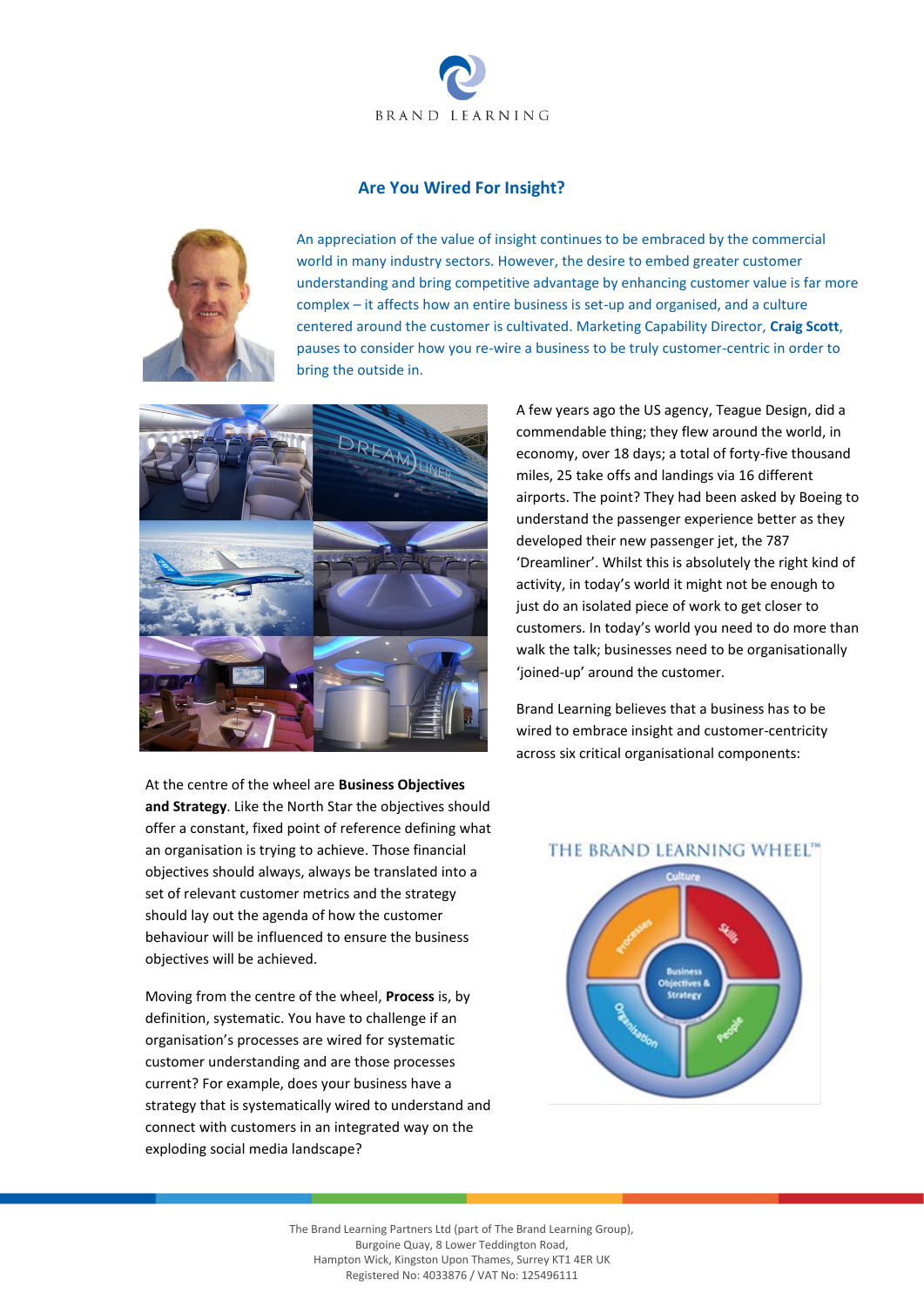

Are you processed to systematically listen to your customers? Are you evolving your market research methods or recycling old methods?

Honda Europe has embraced the latest thinking from neuroscience to understand their customers better and be more insightful about how and why their customers decide what to buy – insight, it is hoped, that will help increase sales. That has led them to an appreciation that the brain, first and foremost, reacts emotionally prior to rationally. Something the advertising industry has intuitively understood for a long time and has called for greater emotional measurement to more accurately understand customers. This appreciation has a profound effect on how you market a car that traditionally focussed on rational messages as being the most persuasive.

*"We now know the brain takes an emotional response \_rst before rational evaluation, and we're uncovering lots of learnings within the car buying process from that. We are also measuring the physiology of the body as opposed to just understanding what the outputs are - getting the principles of neuroscience, science and biology to test our hypotheses."* **Ian Armstrong, Global Communications Director, Jaguar** 

*"It is terribly important for businesses to develop skills to be able to work with data. You have to bring that information, which is the voice of the customer, into where decisions are being made - the boardroom. There is a danger that we know more and more about less and less. I have seen mistakes made with the best of intentions where people read a piece of data, then drew a* 

*conclusion that was too literal."* **Sir** 

It's well known that one of the biggest concerns of senior business leaders is developing systematic processes for managing the explosion of customer data that is resulting in a state of snow-blindness, of being unable to see what's important. As Terry Leahy, outstanding former Tesco boss said recently, "There is a danger that we know more and more about less and less." From a process perspective for the customer experience to be embedded, a business has to be cross-functionally joined-up and integrated to ensure the



Cisco is a powerful example of a highly customer-centric business. They have clear processes around the management and use of customer information – for example, they have created a central view of customer data to ensure a complete understanding of the relationships. Other processes around their customer satisfaction survey ensure concerns are swiftly transmitted around the business ensuring solutions can be developed quickly, and results from the CSS are fed into individual and functional annual performance reviews.

Many **Organisations** claim to put their customers at the centre of their marketing efforts but the reality is that some do and some don't. Some are simply not designed to. The US electronics retailer Best Buy is a great example of a company that re-wired itself to focus on the customer. Originally organised across product lines, Best Buy CEO Brad Anderson shifted the focus to the customer and created customer segments that better represented how customers think and shop. The pilot generated an average sales increase of 9%. On the surface this may seem an obvious, even superficial, organisational change but the rewiring was far more fundamental. What were competing product silos became tied together with mechanisms able to support the organisation cross-functionally. In short, Brad Anderson designed and enabled the organisation around the customer with them genuinely at the centre of what they did.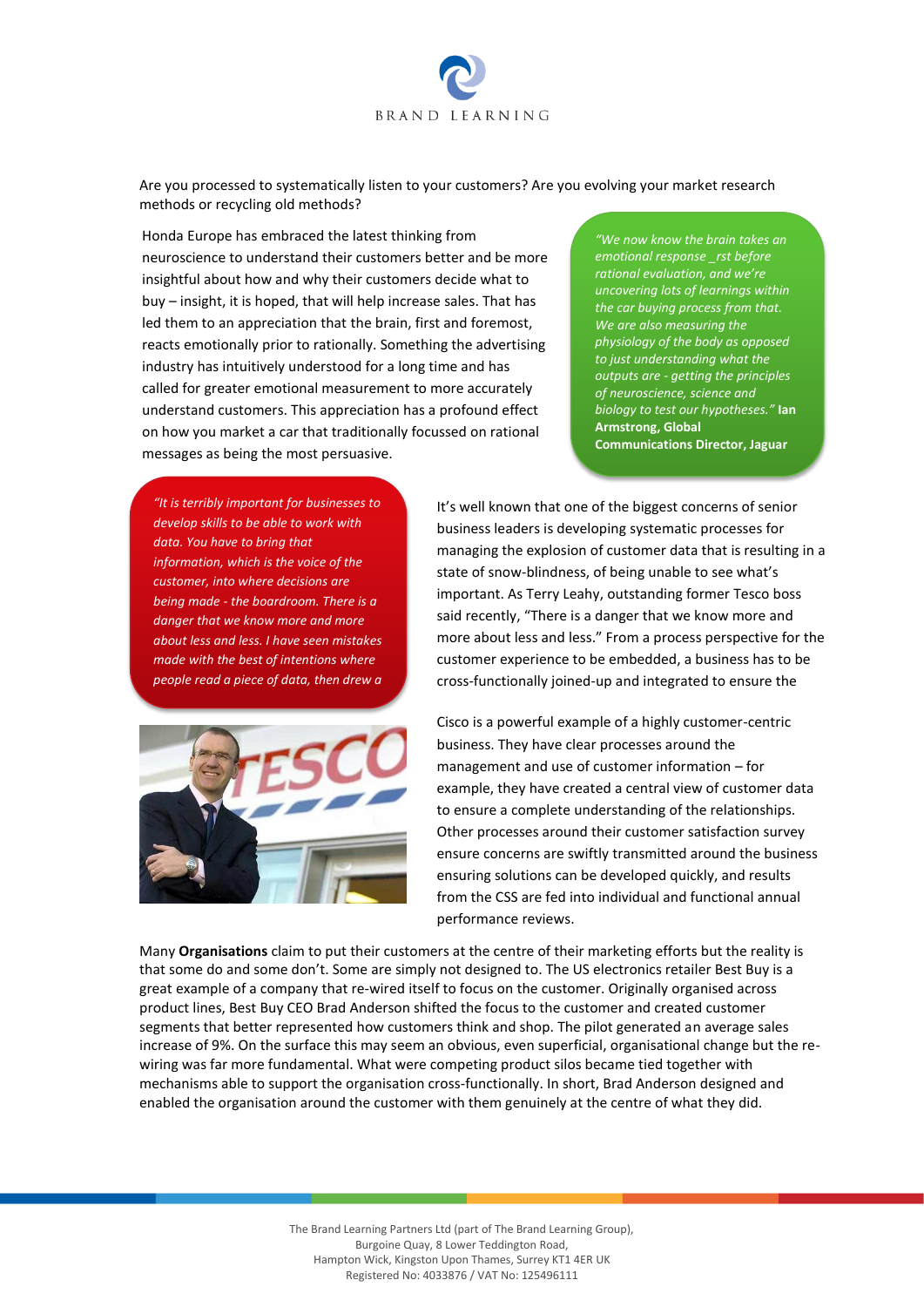



Arguably the most important driver of true customercentricity in an organisation is **People**. Creating the right cultural environment for insight and having the right people starts with recruitment. The Virgin Group has an inspired approach to their people and their brand in that they believe their people are the brand. Their belief is such that the primary focus for the Virgin brand is recruiting the right people, in effect, they believe the rest takes care of itself. What they are looking for are people that are "… honest, cheeky,

questioning, amusing, passionate, intelligent, restless…Virgin people are smart." That description goes a long way to describing the Virgin brand promise and you can begin to see how HR is joined-up to marketing to drive their brand. You can also see that someone who is questioning, passionate and intelligent has the right personality ingredients to begin to understand and naturally empathise with their customers. They are better wired for it to become their cultural DNA. As the world evolves, the marketing Skills of people also need to evolve. The marketing toolbox has got bigger and marketers today need more capabilities in that toolbox than their predecessors. There are two routes to achieving this; recruit those skills in (as Virgin do) and invest in building individual capabilities as managers. As today's economic tide is out, it's more likely to be the latter.

Marketing Research is a case in point. The traditional skills needed to be effective are no longer enough and the palette of skills needed has never been wider. The expectations of a great market researcher now are not only to be numerate but also to be a creative, engaging, story-telling change-agent who is as comfortable with a statistic as an emotion and who can move from building rapport with the CEO to a consumer.

All the above combines in the outer-ring of the wheel, Culture, or, to use our preferred definition of culture, "The way we do things around here." This is soft-wiring. It's intangible, unseen, difficult to describe but informs everything a company does and how its people behave. It is very, very powerful – having the right culture that includes customers at its heart leads to the right results.

The fast moving consumer goods sector has pioneered and championed the need to get closer to consumers and build a culture that encourages exactly this. Their efforts should be celebrated and their example followed. P&G are rightly famous for it. Former CEO and Chairman Alan Lafley himself would spend time in consumers' homes on his



knees under their kitchen sink pulling out bottles of detergent and bleach asking them why they had bought a particular brand. What Lafley sent was more than a very strong signal that this was okay, but that he expects the same energy and curiosity to engage and understand customers better from everyone in the business. By building a customer-led culture into P&G Lafley doubled the company's sales; his legacy is one of an externally focussed company that is curious, insightful, customer-driven and whose marketing plans are truly customer-centric.

The best marketing strategies begin and end with the customer. Investing in customer-centric capabilities across all elements of the wheel can deliver competitive advantage and market share growth. But to create the conditions for success, an entire business must be wired and designed for the customer.

Melcher Media, (2011). Imagine Design Create. Edited by Tom Wujek.